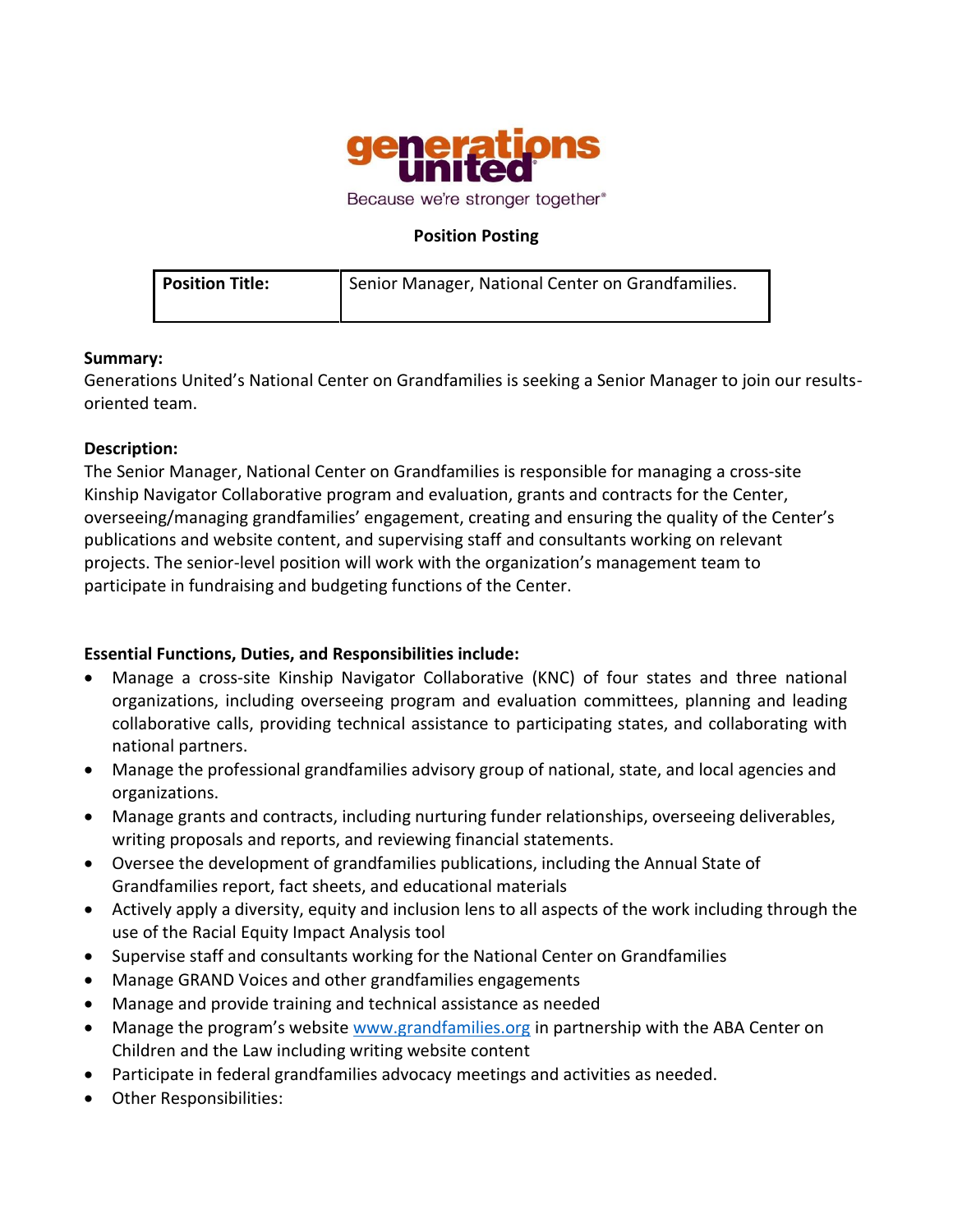- $\circ$  Proactively monitor media and make suggestions at internal "What's Happening Meeting" to share relevant articles and resources
- o Assist with organization-wide events planning
- o Other duties as assigned

# **Knowledge, Skills, and Abilities:**

To perform this job successfully, an individual must be able to perform each essential duty satisfactorily. The requirements listed below are representative of the knowledge, skill, and/or ability required (or preferred where noted).

- Masters or other advanced degree preferred, legal experience a plus.
- Minimum of five years relevant experience, including experience with grandfamilies.
- Experience managing professional staff and projects.
- Employment and/or community experience working with and engaging diverse populations to meet their unique needs and address population disparities.
- Excellent computer skills and proficient in Microsoft Word, Excel, PowerPoint, and virtual team meeting technology.
- Excellent research and analytical skills. Able to research, analyze and understand complex policy issues and process information accurately and efficiently.
- Excellent oral and written communication skills.
- Excellent organization skills, ability to multitask, and attention to detail.
- Flexible, with high level of motivation and initiative.
- Strong interpersonal skills, ability to work effectively under pressure in both a team setting and individually.
- Strong professional ethics.
- Support of Generations United's mission.
- Ability for some flexible hours, and travel.
- Ability to work in the Washington, DC headquarters office is strongly preferred the office is currently open with remote work flexibility due to the COVID-19 pandemic.

# **Working Conditions:**

The work environment characteristics and physical demands described here are representative of those an employee encounters while performing the essential functions of this job. Reasonable accommodations may be made to enable individuals with disabilities to perform the essential functions.

- Works in office setting. Interacts with staff, the public, consultants, and outside vendors. May be subjected to interruptions throughout the workday.
- While performing the duties of this job the employee is frequently required to sit, use hands to finger, handle, or feel and talk or hear. The employee is expected to use a handcart, move, or